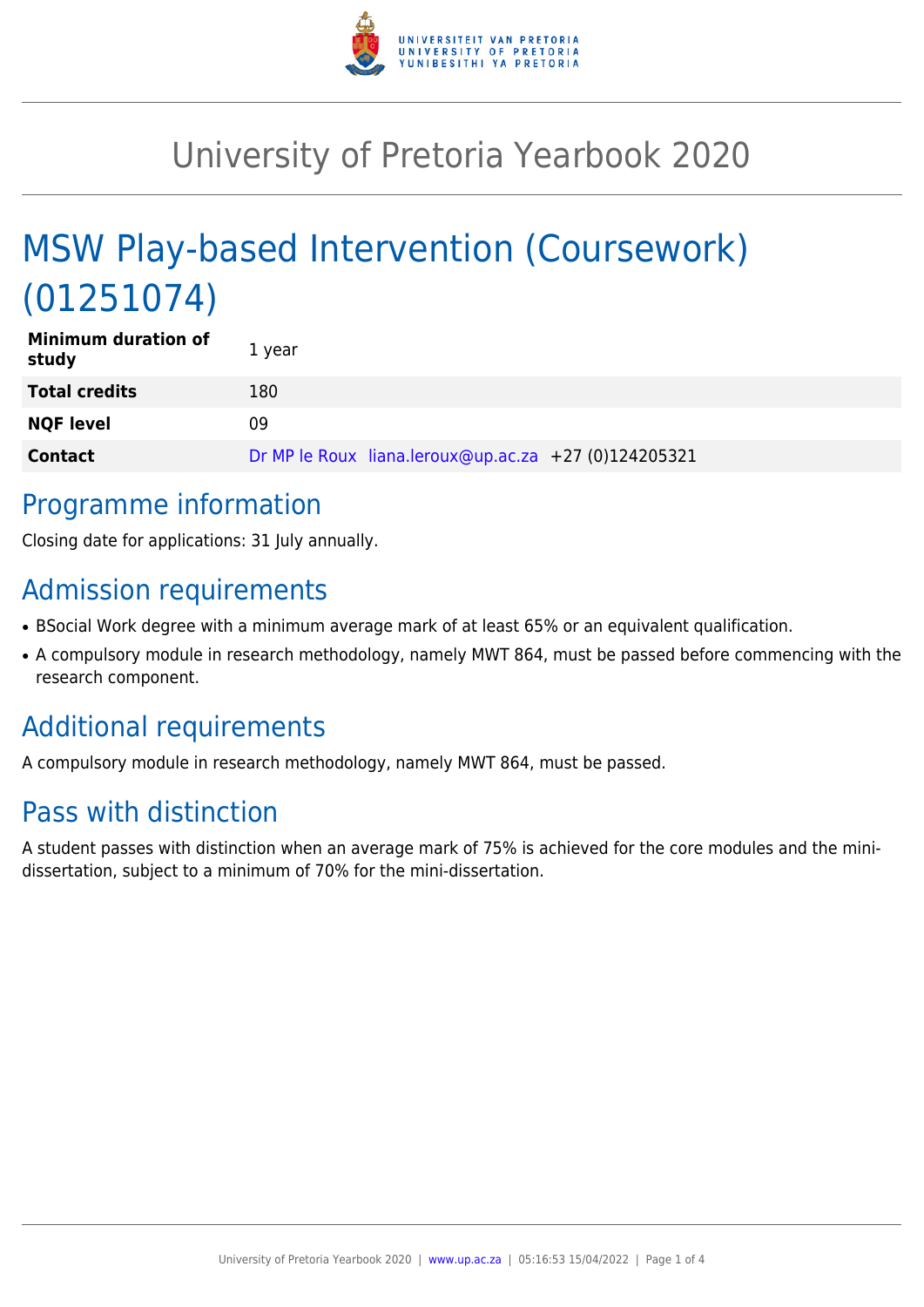

# Curriculum: Final year

### **Minimum credits: 180**

MWT 864 is a non-credit-bearing module and must be attended satisfactorily as prerequisite for MWT 895.

## **Core modules**

### **Play therapy with the child 861 (MWT 861)**

| <b>Module credits</b>         | 25.00                          |
|-------------------------------|--------------------------------|
| <b>Prerequisites</b>          | Departmental selection.        |
| <b>Contact time</b>           | 8 lectures per day for 5 days  |
| <b>Language of tuition</b>    | Module is presented in English |
| <b>Department</b>             | Social Work and Criminology    |
| <b>Period of presentation</b> | Semester 1                     |

#### **Module content**

\*Departmental selection Play therapy with the child

Developmental social work and child welfare; approaches; child development theories; the multi-disciplinary team; the Gestalt play therapy process; therapeutic relationship with the child; sensory awareness and contact; enhancing the sense of self; utilisation of projection; play techniques: drawing.

### **The child in the family 862 (MWT 862)**

| <b>Module credits</b>         | 25.00                                                                |
|-------------------------------|----------------------------------------------------------------------|
| <b>Prerequisites</b>          | MWT 861 and Departmental selection (MSW programmes and MSocSci(EAP)) |
| <b>Contact time</b>           | 8 lectures per day for 5 days, 8 practicals per week                 |
| <b>Language of tuition</b>    | Module is presented in English                                       |
| <b>Department</b>             | Social Work and Criminology                                          |
| <b>Period of presentation</b> | Semester 2                                                           |

#### **Module content**

\*Closed - requires departmental selection The child in the family

Play techniques: clay and sand tray work; the child in context of the family; assessment in different contexts (eg therapeutic, forensic, safety and risk); trauma and loss; play-based family intervention.

### **The child in the community 863 (MWT 863)**

| <b>Module credits</b> | 25.00                                     |
|-----------------------|-------------------------------------------|
| <b>Prerequisites</b>  | Departmental selection, MWT 861, MWT 862. |
| <b>Contact time</b>   | 8 lectures per day for 5 days             |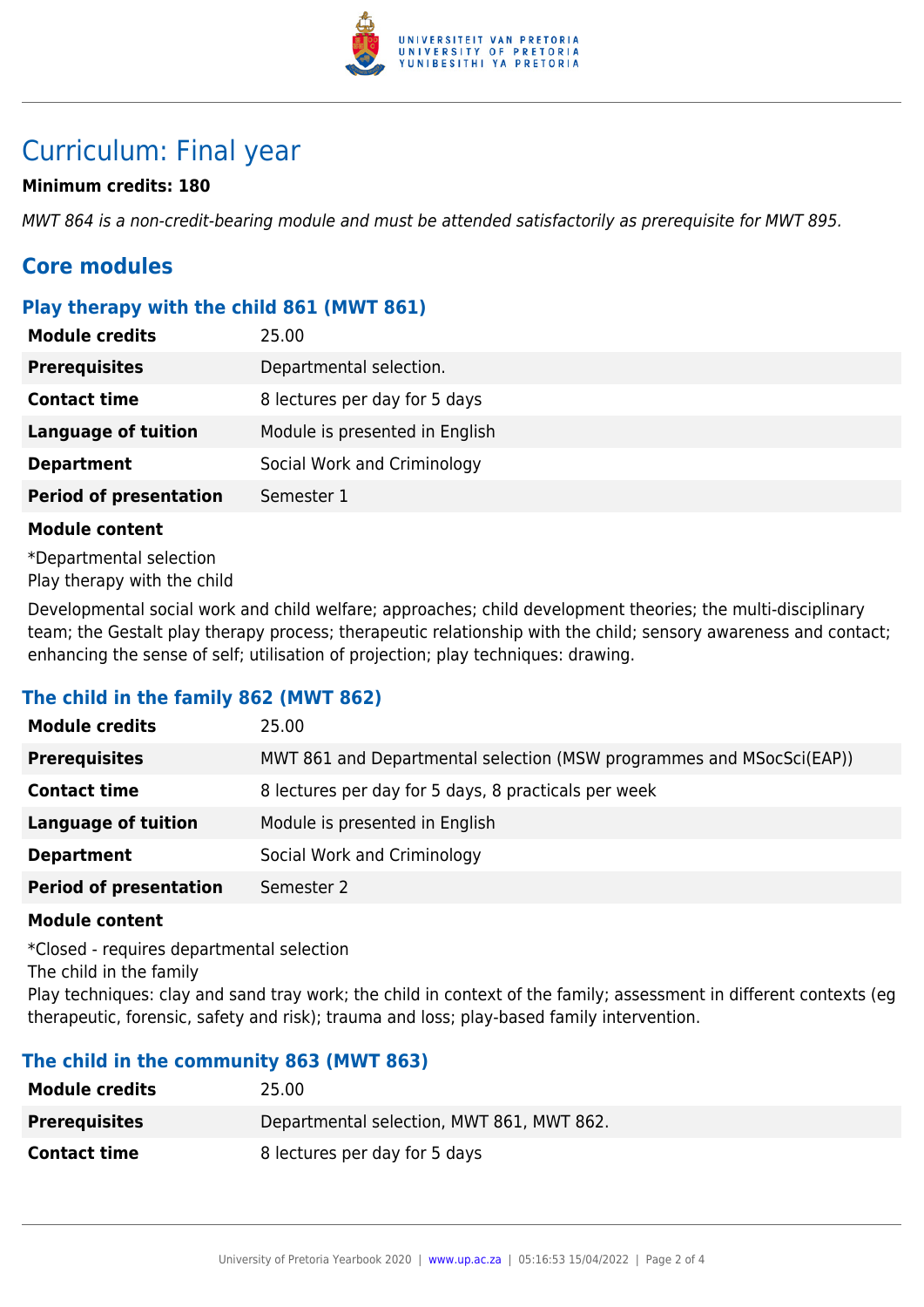

| Language of tuition           | Module is presented in English |
|-------------------------------|--------------------------------|
| <b>Department</b>             | Social Work and Criminology    |
| <b>Period of presentation</b> | Semester 2                     |

#### **Module content**

\*Closed - requires departmental selection The child in the community

The effect of adverse conditions; play techniques; biblio play; drama and sociodrama; puppets and music; prevention, early intervention and early childhood development; resilience in individuals, families and communities.

## **Research methodology 864 (MWT 864)**

| <b>Module credits</b>         | 0.00                           |
|-------------------------------|--------------------------------|
| <b>Prerequisites</b>          | Departmental selection.        |
| <b>Contact time</b>           | 8 lectures per day for 5 days  |
| <b>Language of tuition</b>    | Module is presented in English |
| <b>Department</b>             | Social Work and Criminology    |
| <b>Period of presentation</b> | Semester 1                     |

#### **Module content**

\*Departmental selection

Research ethics, research approaches, types of research, research designs and research process as applicable to social work.

### **Play therapy: Practical 869 (MWT 869)**

| <b>Module credits</b>         | 15.00                                                                                  |
|-------------------------------|----------------------------------------------------------------------------------------|
| <b>Prerequisites</b>          | MWT 869 runs concurrently with MWT 861, MWT 862 and MWT 863;<br>Departmental selection |
| <b>Contact time</b>           | Total of 150 hours of practical training                                               |
| <b>Language of tuition</b>    | Module is presented in English                                                         |
| <b>Department</b>             | Social Work and Criminology                                                            |
| <b>Period of presentation</b> | Year                                                                                   |

#### **Module content**

\* Closed - for departmental selection

Integration and demonstration of theoretical components of play therapy in practice. This include ground principles of play therapy approaches and development theories, principles and techniques of play assessment and play therapy; the implementation of the play therapy process with the child client within his different systems.